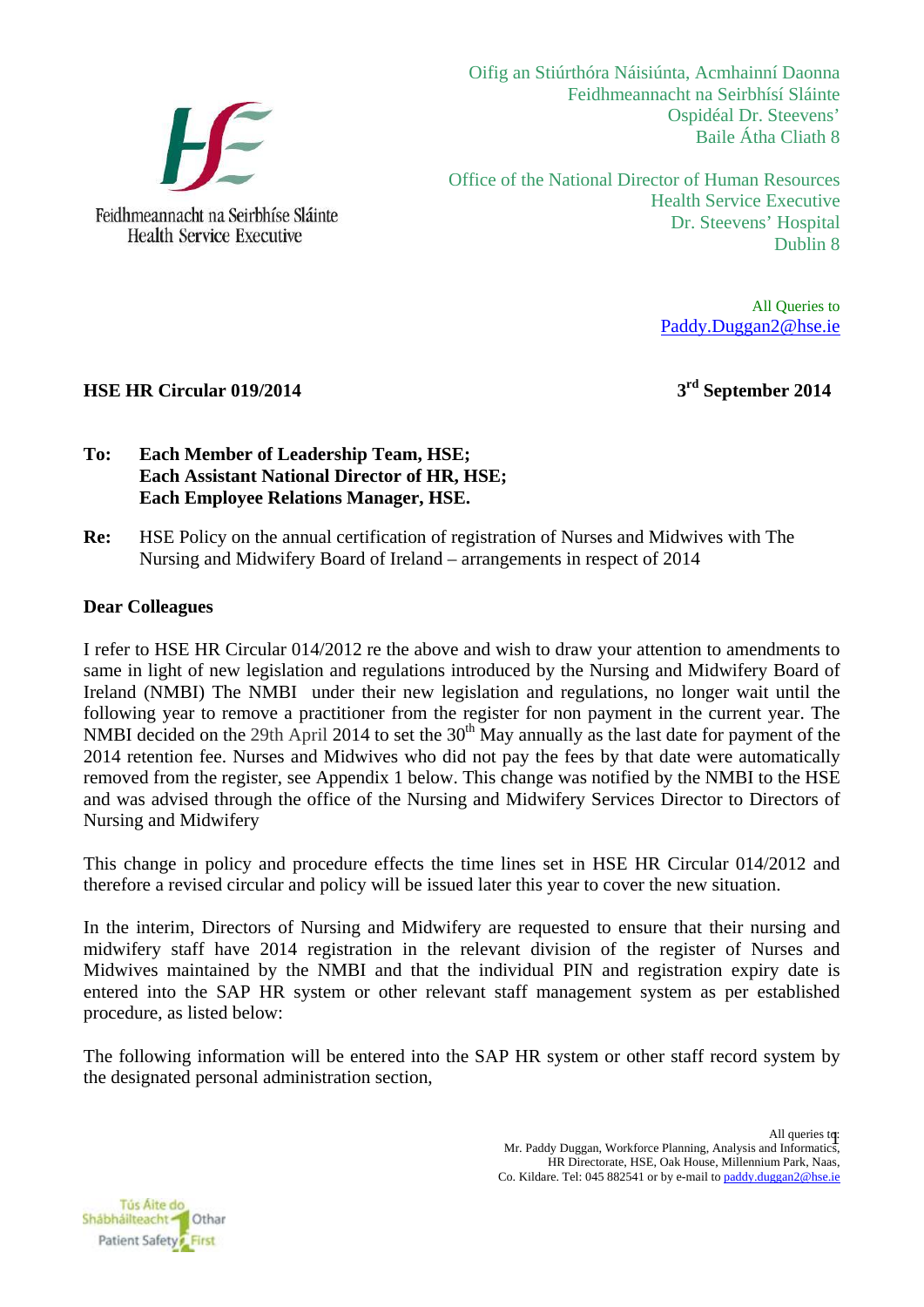### **Information required SAP HR field**

- Name of the statutory regulatory authority (ID Type)
- Individual's PIN (ID number)
- PSAC expiry date of the  $31<sup>st</sup>$  December annually (Valid to)
- Renewal date in all cases  $1<sup>st</sup>$  January ` (Renewal date)

Birth name (Birth name)

Nurses or midwives who submit the PSAC will have the status *Active* entered in their record in the *Application Status* field on SAP HR. A similar description will be entered in the appropriate field in other staff record systems.

Please bring this circular to the attention of all relevant staff in your area of responsibility.

The circular will be available on the HSE Intranet and Website at the following links:

http://hsenet.hse.ie/Intranet/Human\_Resources/resources/

http://hse.ie/eng/staff/Resources/HR\_Circulars/

Any queries in respect of this Circular should be directed to Mr. Paddy Duggan, Workforce Planning, Analysis and Informatics, HR Directorate, HSE, Oak House, Millennium Park, Naas, Co. Kildare. Tel: 045 882541 or by e-mail to paddy.duggan2@hse.ie

Any queries relating to application for registration with the Nursing and Midwifery Board of Ireland should be directed to registration@nursingboard.ie.

Kind Regards,

Backy V

**Barry O'Brien,** National Director Human Resources

Encl: